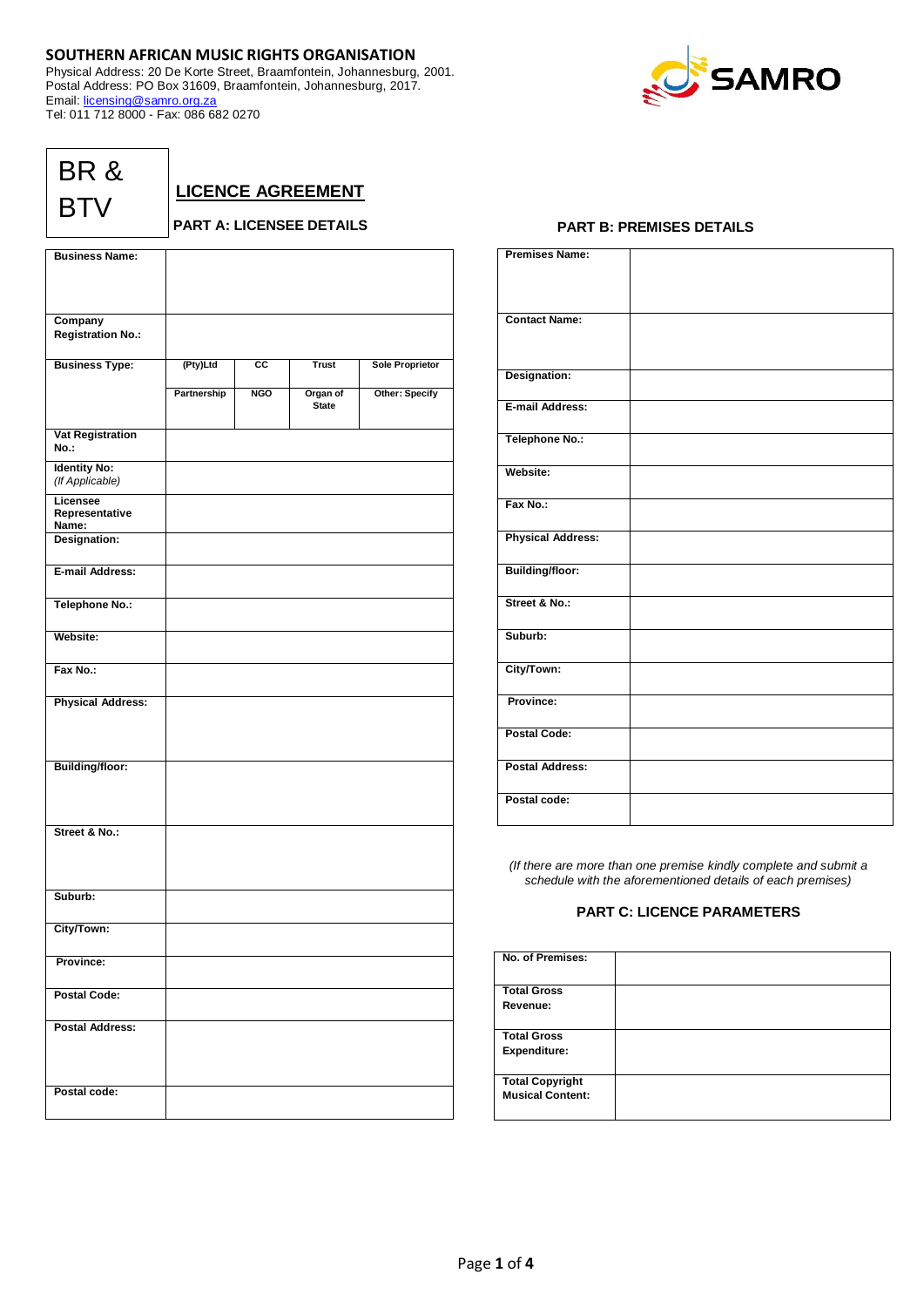## **PART D: LICENCE DETAILS**

## **1. TYPE OF LICENCE:**

1.1 This licence is a **BR & BTV TYPE LICENCE**.

### **2. GRANTOF LICENCE:**

- 2.1 SAMRO, subject to the Licensee complying with the terms of the Agreement, grants the Licensee a Licence to Broadcast, or permit to be broadcast, any of the Works of Music for the time being in SAMRO's Repertoire, at the Premises.
- 2.2 The Licence is a 'blanket licence'. The Licensee is therefore entitled to, at the Premises and during the period that the Agreement is in force, Broadcast any of the Works of Music in SAMRO's Repertoire. The licence fee is payable irrespective of whether the Licensee elects to Broadcast SAMRO's Repertoire or not.

### **3. COMMENCEMENT DATE:**

3.1 This Licence will commence on the \_\_\_\_\_ day of \_\_\_\_ **2021\_**\_\_. ("Commencement Date")

### **4. PAYMENT OF LICENCE FEE:**

- 4.1 In consideration for the Licence Granted to the Licensee, the Licensee must pay to SAMRO an annual Licence Fee calculated in accordance with the SAMRO **Tariff BR & BTV**, as amended from time to time ("Licence Fee").
- 4.2 The Licence Fee is payable annually, in advance, within 30 days (including weekends and public holidays) of the date of invoice.
- 4.3 The Licence Fee is based on the information provided by the Licensee. The licensee warrants that all information provided to SAMRO is true, correct and up to date.
- 4.4 SAMRO may amend the Tariff and Licence Fee payable, with 3 (three) months' prior written notice of any such amendment to the Licensee.
- 4.5 The Licensee is liable for payment of the amended licence fee from the date that the amended Tariff becomes effective.
- 4.6 If any increased Licence Fee becomes payable as a result of a change in the manner and extent of the Broadcast or usage of SAMRO's Repertoire, the Licensee must forthwith pay the proper proportion of such increased fee from the date of such change in the manner or extent of Broadcast of music.
- 4.7 If the amended Licence Fee is less than that which the Licensee previously paid, the pro-rata balance in respect thereof will be set off as a credit against the Licence Fee payable for the next ensuing year or, at the Licensee's option, refunded.
- 4.8 SAMRO will have the right, at any time during the subsistence of the Agreement, to reassess and check the Licence Fee payable by the Licensee and the parameters upon which the Licence Fee is payable.

## **5. DURATION, COMMENCEMENT AND PLACE**

- 5.1 The Licence will commence on the Commencement Date.
- 5.2 The Licence will continue in force for an indefinite period or until terminated by either Party in accordance with clause 16 below.
- 5.3 This Agreement is deemed to be concluded at SAMRO's physical address recorded herein above.

#### **PART E: SAMRO TARIFF**

## **6. SCOPE OF TARIFF**

- 6.1 This **Tariff BR & BTV** applies to Broadcasts of musical works.
- 6.2 Subscription Licence Fees shall be "applicable" in instances where the Broadcaster charges a subscription or Licence Fee for its services.

#### **7. LICENCE FEES AND DEFINITIONS**

- 7.1 The Licence Fees are calculated by Gross Revenue or Gross Expenditure, proportionate to the percentage Copyright Musical Content, whichever is higher.
- 7.2 **"Copyright Musical Content"** shall mean the total duration of broadcast of all the musical works by the Broadcaster which are eligible for copyright in terms of the Copyright Act.
- 7.3 **"Gross Expenditure"** means gross operating costs.
- 7.4 **"Gross Revenue"** means the actual gross amounts received by the Licensee including gross revenue from advertisements and advertising programmes, grants in aid, subsidies or financial sponsorship, monies received as donations and fair value merchandise or service of value received, less commission and levies paid.
- 7.5 **"Subscriber Revenue"** shall mean revenue payable to a broadcaster from the subscribers to its broadcasting service.
- 7.6 The Licence Fee payable will be calculated based on the following amounts:
- 7.6.1 **A percentage of 1.0% of Gross Income/Expenditure for 10% of Copyright Musical Content.**
- 7.6.2 **A percentage of 2.0% for 10% to 20% Copyright Musical Content.**
- 7.6.3 **A percentage of 3.0% for 20% to 30% of Copyright Musical Content.**
- 7.6.4 **A percentage of 4.0% for 30% to 40% Copyright Musical Content.**
- 7.6.5 **A percentage of 4.5% for 40% to 50% Copyright Musical Content.**
- 7.6.6 **A percentage of 5.0% for 50% to 60% Copyright Musical Content.**
- 7.6.7 **A percentage of 5.5% for 60% to 70% Copyright Musical Content.**
- 7.6.8 **A percentage of 6.0% for Copyright Musical Content more than 70%.**

(This agreement consists of Part A, B, C, D, E, F and G Please see overleaf)

#### **PART F: SIGNATORIES**

## **FOR AND ON BEHALF OF THE LICENSEE:**

Who warrants that he/she is duly authorised to sign this Agreement and is fully aware of the stipulations contained herein.

Name:

Designation:

Date:

Witness:

## **FOR AND ON BEHALF OF SAMRO:**

Who warrants that he/she is duly authorised to sign this Agreement and is fully aware of the stipulations contained herein.

Name:

Designation:

Date:

Witness: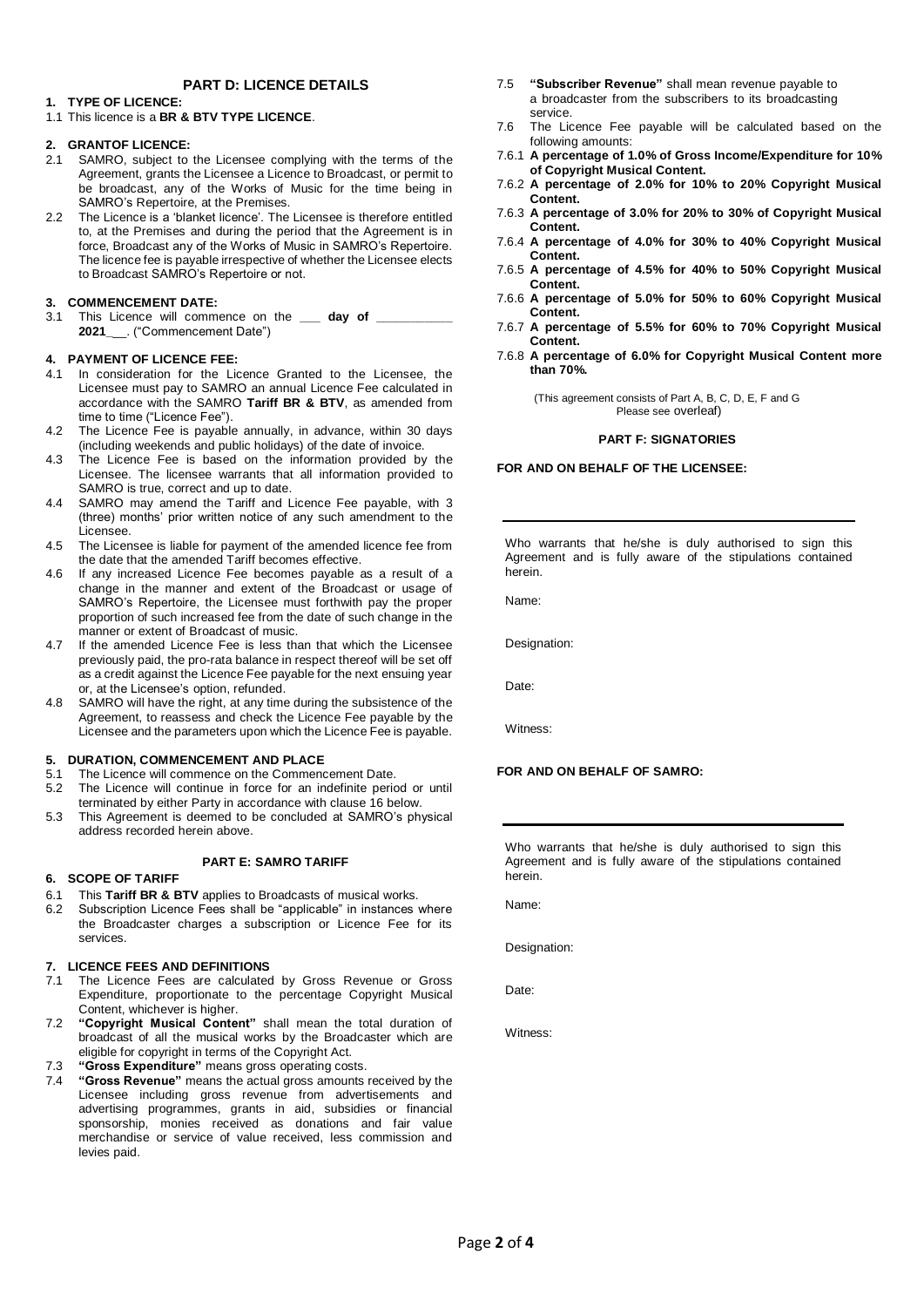### **PART G: GENERAL LICENCE CONDITIONS**

#### **8. CRIMINAL OFFENCES**

- 8.1 The Licensee acknowledges that the use of SAMRO's Repertoire without the required licence constitutes an infringement of copyright and is an offence in terms of the Copyright Act 98 of 1978, punishable by a fine and/or imprisonment.
- **9. DEFINITIONS**
- 9.1 In these Licence Conditions:<br>9.1. **Conditional Conditions** 9.1.1 "Affiliated Society/ies" means any persons that are Collecting Societies (or which perform a role similar to Collecting Societies) in jurisdictions outside South Africa with which SAMRO is for the time being affiliat
- 9.1.2 **"Collecting Society/ies"** means a society for the protection of intellectual property or collection of royalties and similar consideration for the use of any intellectual property rights in any jurisdiction(s) in the World (including any 'collecting society' established under the Copyright Act 98 of 1978, as amended).
- 9.1.3 **"Day"** unless otherwise indicated means business days excluding weekend and public
- holidays. 9.1.4 **"General Amendment"** means an amendment made by SAMRO, from time to time, to these Licence Conditions, on notice to the Licensee. 9.1.5 **"Licence Conditions"** means the licence terms and conditions contained in this
- 
- document, as amended from time to time in accordance with this agreement. 9.1.6 **"Licence Year"** means a period of 12 (twelve) calendar months commencing on the Validity Date or any anniversary of the Validity Date during the subsistence of the
- Agreement.<br>9.1.7 **"Members**" means the companies, organisations, persons and entities who are, during<br>the term of the Agreement, members of SAMRO (including the members of the Affiliated Societies), and who have licensed, assigned and/or mandated the licensing of the Broadcast of Works of Music owned and/or controlled by them to SAMRO and/or the Affiliated Societies, as the case may be.
- 9.1.8 **"Party'** and/or **"Parties"** shall mean either of the parties to this Agreement and/or both of the Parties as the case may be.
- 9.1.9 **"Personal Information"** has the meaning ascribed to it in the Protection of Personal
- Information Act 4 of 2013, as amended from time to time. 9.1.10 **"Premises"** shall mean the premises listed herein and in any related schedule, as updated by the Licensee from time-to-time.
- 9.1.11 **"SAMRO's Repertoire"** and/or **"Repertoire"**, means all Works of Music of SAMRO's Members in respect of which SAMRO holds rights of Broadcast, including the Works of Music of the Members of the Affiliated Societies. A list of all SAMRO's Members, as<br>updated from time to time, is available on SAMRO's website.<br>9.1.12 "Tar**iff Amendment"** means an amendment made by SAMRO, from time to tim
- tariff applicable to this Licence, on notice to the Licensee. 9.1.13 **"Territory"** means the Republic of South Africa, the Kingdom of Lesotho, the Kingdom of
- Swaziland and any other jurisdiction in which SAMRO is operational from time to time directly and not through an Affiliated Society.
- 9.1.14 **"Work of Music"** means the whole or a part of a musical work or of a musical work in combination with lyrics, words or any other literary work written for the purpose of accompanying the music, such as a song. 9.1.15 In this document all references to natural persons shall also refer to juristic persons and
- vice versa.

# **10. WARRANTIES:**

- 10.1 SAMRO warrants that it has the necessary approvals, licences and authorities to grant the Licence. SAMRO, authorised by written deeds of assignment, controls in the Territory, amongst others, the broadcasting rights in the Works of Music of its Members and of the ers of the Affiliated Societies
- 10.1.1 The Licensee warrants that it will, for the duration of the Agreement, comply with all laws applicable to the performance of its obligations in terms of this Agreement. 10.1.2 The Licensee warrants that all information provided to SAMRO by the Licensee or on its
- behalf, is complete, true, correct and up to date. 10.1.3 If it appears that the Licensee is a non-existent entity, and/or have not been registered as
- a juristic person at the relevant registrar's office, as at the date of signature of this Licence Agreement the person accepting the licence conditions will be personally liable in terms of the Agreement, and will be bound by the terms and conditions thereof as if such person was referred to and incorporated in the Licence Agreement as the Licensee. .
- 10.1.4 No term or condition contained in this Licence Agreement shall be interpreted in such a<br>way that it waives or deprives the Licensee of any rights which the Licensee may have in<br>terms of any applicable laws or to avo applicable laws or to set aside or override the effect of any provision of such laws or to authorise or do anything that is unlawful in terms of any law.

# **11. CONDITIONS**

- If the Premises are temporarily or permanently used for any Broadcasts or entertainment different in number or type from those forming the basis upon which this licence has been granted to the Licensee by SAMRO, the licence granted in terms of the Agreement will not extend to or be deemed to authorise such different Broadcasts or entertainment.
- 11.2 Without limiting the generality of clause 11.1 above, the Licence will not extend to or authorise:
- 11.2.1 the Broadcast in their entirety of oratorios and other choral works or of excerpts therefrom
- which excerpts are of more than 20 minutes duration;<br>11.2.2 the Broadcast of ballets, or dramatico-musical works such as operas, musical plays, revues or pantomimes in so far as they consist of material written expressly therefor;
- 11.2.3 the Broadcast of any excerpt from any Work of Music if accompanied by dramatic action, dumb show, costume, scenic accessories, or other visual representation of the same
- work; 11.2.4 the Broadcast of any Work of Music accompanied by any words other than those (if any) published or otherwise associated therewith by the copyright owner; any such work in any altered or rearranged form, or with such costume or action as to produce parodied or
- burlesque effects; or any such work adapted to a dramatic form; 11.2.5 the Broadcast (except by means of duly authorised records and/or radio or television receiving sets) of vocal excerpts from dramatico-musical works as aforesaid if the right of such Broadcast is forbidden or reserved by the copyright owner;
- 11.2.6 the Broadcast of Works of Music from beyond the boundaries of the Premises; and/or
- 11.2.7 the recording of any Work of Music or any portion thereof. **12. ENTRY UPON THE PREMISES**

12.1 The Licensee must allow representatives of SAMRO to inspect the Premises, at any time during office hours, for the purposes of checking the particulars upon which the Licence Fee payable by You is assessed, as well as Your compliance with these Licence Conditions. **13. LICENCE FEE PARAMETERS**

13.1 The Licensee must within 30 days of the last day of each Licence Year, for purposes of<br>calculating the Licence Fee payable, provide SAMRO with a Licence Parameter Return<br>available on the SAMRO website), indicating any

- set out in this Agreement. **14. FAILURE TO MEET REPORTING OBLIGATIONS**
- 14.1 Should the Licensee fail to furnish the Licence Parameter Return referred to in clause 13.1 above within the required time period, SAMRO will be entitled to invoice the Licensee based
- on the licence parameters upon which the preceding invoice was based. 14.2 The provisions of clauses 14.1 do not absolve the Licensee of its obligation to provide SAMRO with its amended and correct Licence Parameter Returns and SAMRO will not be
- precluded from demanding delivery of the said returns.<br>14.3 In the event that the Licence Fee payable based on the Licence Parameter Return is greater<br>than the Licence Fee payable in terms of clause 13.1, the Licensee will difference between the two amounts, together with interest on such difference.
- **15. MUSIC USAGE RETURN**
- 15.1 The Licensee must, for the duration of the Agreement and on a quarterly basis, submit to SAMRO the following information regarding each and every Work of Music Broadcasted at<br>the Premises: the name of the Work of Musi of the arranger; the name(s) of the broadcaster; the name(s) of the publisher; and the number of times each Work of Music was Broadcasted.
- 15.2 The Information must be delivered to SAMRO by way of post and/or e-mail, within 30 (thirty)
- days (including weekends and public holidays) of the last day of each quarter. 15.3 The Information must be recorded on a music Music Usage Return Form which is available from SAMRO in electronic form.
- 
- 15.4 Each Music Usage Return must be signed by the Licensee. 15.5 SAMRO requires the information set out in clause 15.1 in order to allocate the funds it collects to its Members in accordance with its system of distribution. The Licensee acknowledges<br>that failure to provide this information could result in SAMRO's Members not being<br>remunerated for the Broadcast of their Works of Mus
- 15.6 In the event that the Licensee fails to provide SAMRO with the Music Usage Return, SAMRO may at its discretion secure the services of a third party to collate and prepare the Music<br>Usage Return for the Licensee. The Licensee will be liable for all the costs associated with<br>the collation and preparation of the
- 15.7 In view of the fact that this is a 'blanket licence', it is specifically recorded that the information required to be submitted by You in terms of this clause 15 does not in any way have a bearing on or relate to the quantum or calculation of the Licence Fee payable by the Licensee to SAMRO.

#### **16. TERMINATION**

- Either Party may terminate the Agreement and in so doing terminate the licence granted to the Licensee providing the other with 3 (three) months' prior written notice. 16.2 In the event that the Licence Agreement is terminated in accordance with 16.1, the Licensee
- will remain liable for any and all amounts payable to SAMRO for the licence up to and<br>including the date of termination of the Agreement.<br>16.3 Upon the termination of this contract by either Party, the Licensee will no lon
- 

# authority to Broadcast SAMRO's Repertoire. **17. CHANGE IN LICENCE PARAMETERS**

- 17.1 Notwithstanding, and in addition to, Your obligation to provide SAMRO with Music Usage Returns, and for purposes of allowing SAMRO to adjust the Licence Fee payable by You,
- You must also notify SAMRO in writing of any change in:<br>17.1.1 the manner or extent of the Broadcast of music, as described herein.
- 
- 17.1.2 the ownership of the Licensee or its business and/or 17.1.3 trading name(s) of the Licensees business and/or the Premises; and
- 17.1.4 the date of any of the changes referred to in this clause 13. 17.2 This notice must be given in writing to SAMRO and sent by registered post and/or email
- 
- within 14 (fourteen) days of such change.<br>17.3 The Licensee acknowledges if it fails to furnish SAMRO with the information set out in clause<br>17, will have a detrimental effect on SAMRO's Members, resulting in SAMRO's Membe

# not receiving the compensation to which they are entitled. **18. TARIFF AMENDMENTS**

- 18.1 Subject to your right to terminate this Agreement, provided for in clause 16 above, SAMRO may at its own discretion amend its Tariff at any time.
- 18.2 Any Tariff Amendment will take effect 3 (three) months after the date upon which SAMRO notifies the Licensee of such the amendment to the Tariff.
- 18.3 You must, within 14 (fourteen) days of being requested in writing to do so, furnish SAMRO with any and all information required for the assessment of Licence Fees payable by virtue of any Tariff Amendment.
- 18.4 SAMRO reserves the right to make such variations in this tariff as it considers appropriate when licensing premises or broadcasts which, in its opinion, do not fall within the scope of this tariff.

#### **19. GENERAL AMENDMENTS**

- 19.1 Subject to your right to terminate this Agreement provided for in clause 16 above, SAMRO may at its own discretion, amend the terms upon which this Licence is granted at any time.
- 19.2 The Licensee agrees to be bound by any and all General Amendments from the date specified in the General Amendment Notice.
- 19.3 SAMRO may, at its own discretion, amend any errors which are self-evident errors including but without limitation spelling, punctuation, reference, grammar or similar or any other defect that does not materially affect the meaning and intent of this Licence Agreement.

### **20. CONSUMER PRICE INDEX ADJUSTMENTS**

- 20.1 The Licence Fee payable by the Licensee will be adjusted automatically each year, on 1 July, in accordance with the official Consumer Price Index (CPI) as published by Statistics South Africa.
- 20.2 The notice periods provided for in clause 18 above in respect of Tariff Amendments will not apply to amendments to the tariffs relating to CPI adjustments.

# 21. **VALUE ADDED TAX**<br>21.1 The Licensee must ba

21.1 The Licensee must pay to SAMRO, in addition to the Licence Fee due under any Tariff, a sum in respect of Value Added Tax calculated at the relevant statutory rate in respect of such Licence Fee.

# 21.2 SAMRO will provide the Licensee with an Original Tax Invoice in relation to the fee payable. **22. INTEREST ON OVERDUE AMOUNTS**

- 22.1 Any Licence Fee which is payable and remains unpaid for a period in excess of 30 (thirty)<br>days from the date of the invoice, will attract interest at the current legal rate, calculated in<br>accordance with the interest Prescribed Rate of Interest Act 55 of 1975, as amended.
- 22.2 Such interest will be calculated monthly in advance and is payable by the Licensee to SAMRO on demand. **23. PERSONAL INFORMATION**

- 23.1 Subject to any applicable laws, the Licensee authorises SAMRO to: 23.1.1 use any Personal Information that SAMRO for the purposes of processing, executing and
- administering the Agreement; calculating Licence Fees; collecting the Licence Fees; 23.1.2 informing the Licensee of any SAMRO news and information or information relating to the
- Agreement;
- 23.1.3 informing the Licensee of any amendment, Tariff amendment or General Amendment to